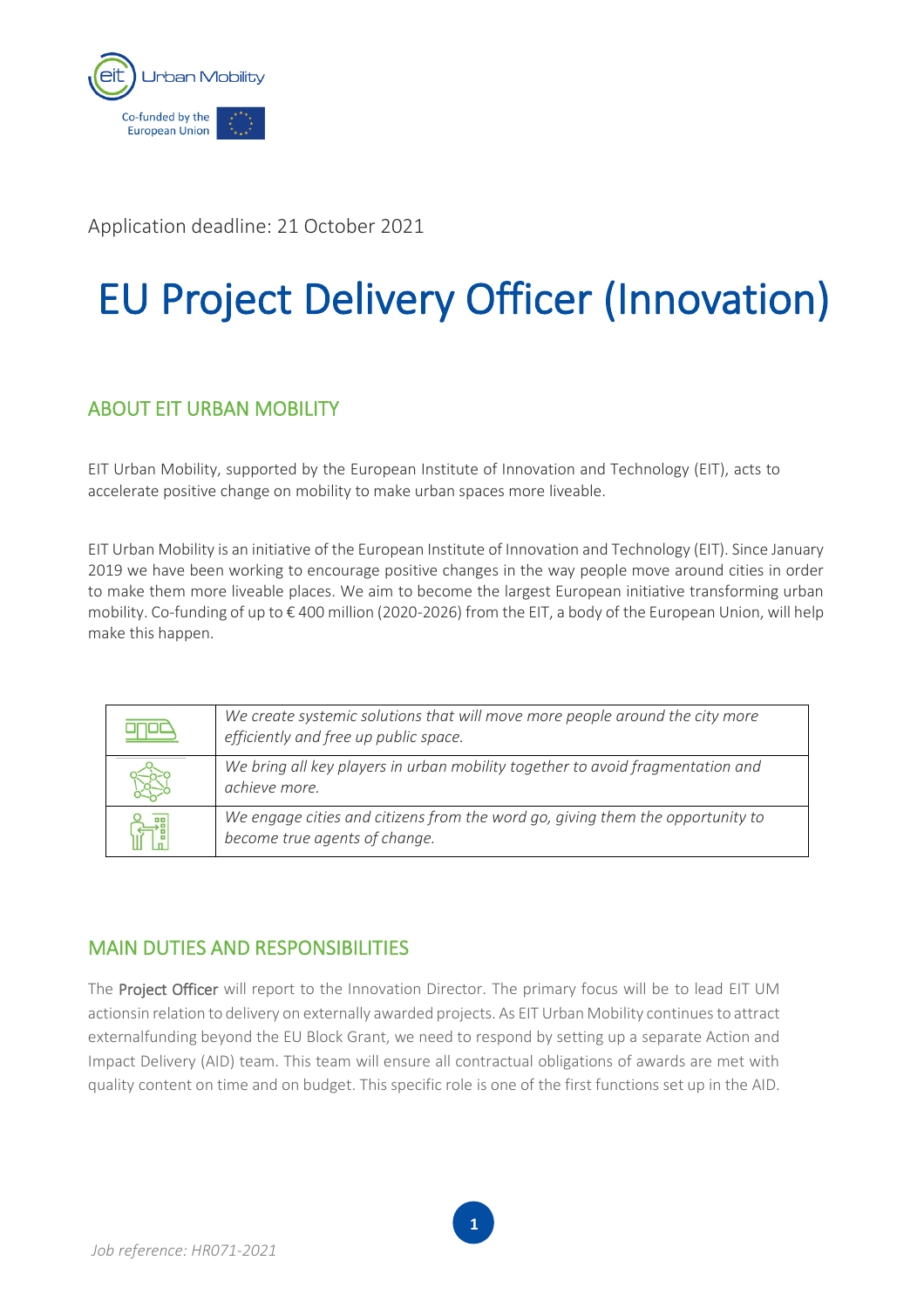

The primary focus will be to lead EIT UM representative for one year with option to extend. Coordination & engagement of stakeholders, cities and industry partners.

This includes the following tasks:

- Coordinate work of others in cross functional team.
- **■** Design marketing communications and stakeholder marketing plans.
- Manage deliverables, milestones and reporting presentation skills and speaking capacity.
- Relationship building, networking skills.
- Stakeholder management and community maintenance.
- External relations and communications.
- Work with niche stakeholder community and vulnerable groups (elderly, disabled, youth, etc.)
- Write content and make accessible technical, operational innovation content to wider public.
- Assess need for new programmes based on the city needs/gaps
- **Facilitation of workshop skills**

### KEY SKILLS & EXPERIENCE

- Experience with EU project management (Horizon clusters, Interreg, CEF, etc.)
- Experience in digital/video marketing strategies for multi-stakeholder projects.
- Work to timelines and financial reporting.
- Experience from working in a multi-national multi-cultural environment, a European perspective isconsidered a plus.
- Versatile in teamwork on all organisational levels and experience from working in a matrixorganization.
- Facilitation and advocacy skills. At ease in interaction on senior management level.
- Motivation to work in fast-moving, innovative, and sometimes ambiguous environments.

**2**

- **EXEC** Team player who can work independently.
- Organised and structured, pro-active and hands-on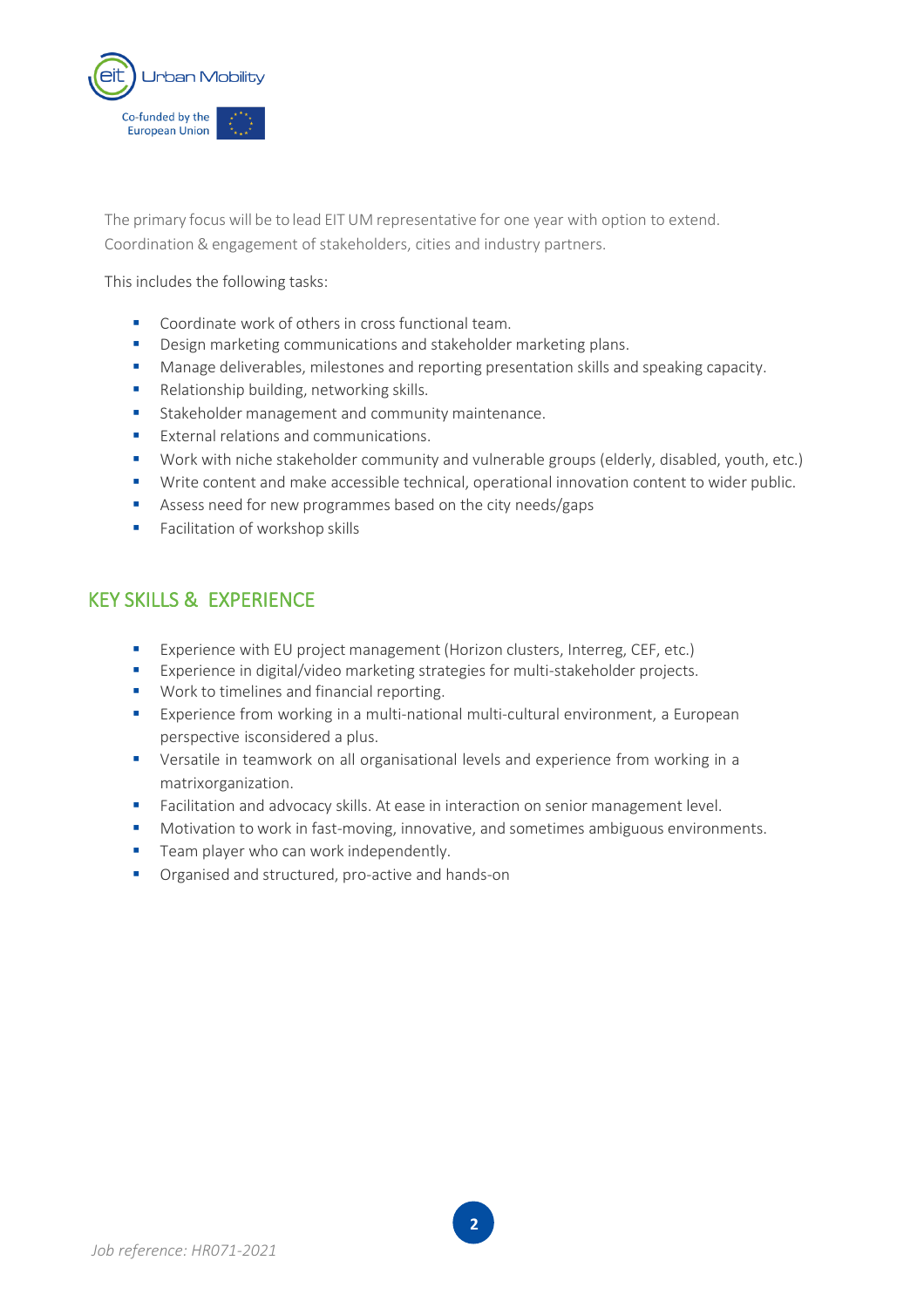

## **ELIGIBILITY**

#### General Conditions:

By the closing date of this call candidates must:

- $\blacksquare$  be a national of an EU Member State or an EFTA state<sup>1</sup>; Or have a work permit to work in Spain.
- **•** enjoy their full rights as citizens<sup>2</sup>;
- meet the character requirements for the duties involved.

#### Education

- Completed Master's Degree (essential) / PhD (preferred) in Mobility & Transport/ Urban Planning/ Climate Change (or similar)<sup>3</sup>.
- Written and spoken English (C1) and one additional European language is an advantage.

### JOB AND CONTRACT TYPE

Spanish temporary contract of one year. Immediate start.

#### LOCATION

- Barcelona in our headquarters.
- No relocation expenses are assigned.

#### APPLICATION PROCESS

EIT Urban Mobility is an equal opportunity employer and values diversity. To build a strong digital Europe that works for everyone it is vital that we have diverse range of skills, knowledge and experience in the sector. Therefore, we welcome applications from anyone who meets the above criteria and encourage applications from women, ethnic minorities, and other underrepresented groups.

To apply for this position, please download the **application template** from EIT Urban Mobility website. Complete the four elements of the application:

1) Personal contact details;